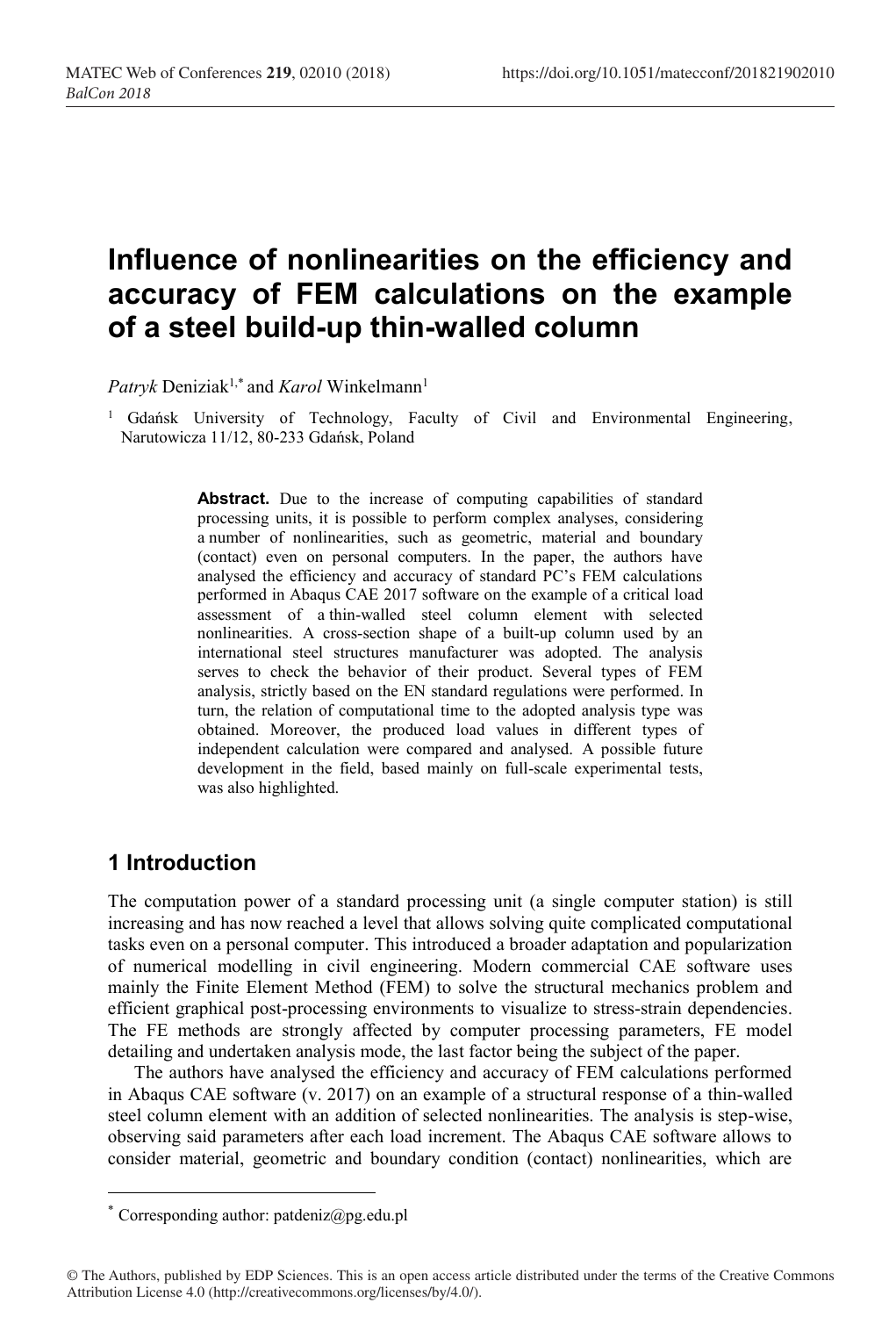proven to have significant impact on the model behaviour – their appropriate adoption in the model helps obtaining an exact image of a real structural response.

Authors would like to thank the Academic Computer Centre in Gdansk CI TASK (Polish: *Centrum Informatyczne Trójmiejskiej Akademickiej Sieci Komputerowej)* for sharing the Abaqus CAE software licence.

# **2 Element description**

Since a cold-formed technology has become popular in steel constructions, many companies patented proprietary element shapes. Experimental laboratory tests of some cold-formed elements are presented in [1-5]. The authors have chosen a cross-section shape of a built-up thin-walled column designed and implemented by an international steel structures manufacturer. The analysis serves to check the behaviour of the product. Other manufacturer solutions were also tested and are presented in [6].

The analysed column consists of two chords – the thinnest elements has been chosen out of the company product catalogue. Cross-section wall thickness is equal to  $t = 3$  mm. The inner chord (C 190x80x36x3) is located inside the main chord (C250x100x33x3) and is stiffening the whole element. C-sections are mutually connected by rows of M12 bolts (class of 8.8). The cross-section of the column is shown in Figure 1.



**Fig. 1.** The analysed built-up column cross-section.

Total lengths of the main elements are equal to 3350 mm (the outer one) and 2700 mm (the inner one). A length difference indicates that the outer chord is not stiffened along entire length. The overview of the column, presenting the spacing between rows of bolts on both elements, is given in Figure 2. A bolt rows arrangement influence on the column resistance was analysed and is presented in [7].

The element is made of S350 GD+Z steel. It should be noted, that the connection between the column and the bottom plate is designed in the same way they are assembled in the real-life structures of this kind.

# **3 FEM calculations**

#### **3.1 Model description**

The authors have decided to check how the computational model complexity influences the efficiency and accuracy of the FEM calculation process. Nonlinearities are complement every forthcoming step of the numerical calculations, which makes the model more similar to the real-life construction, yet more complex at the same time.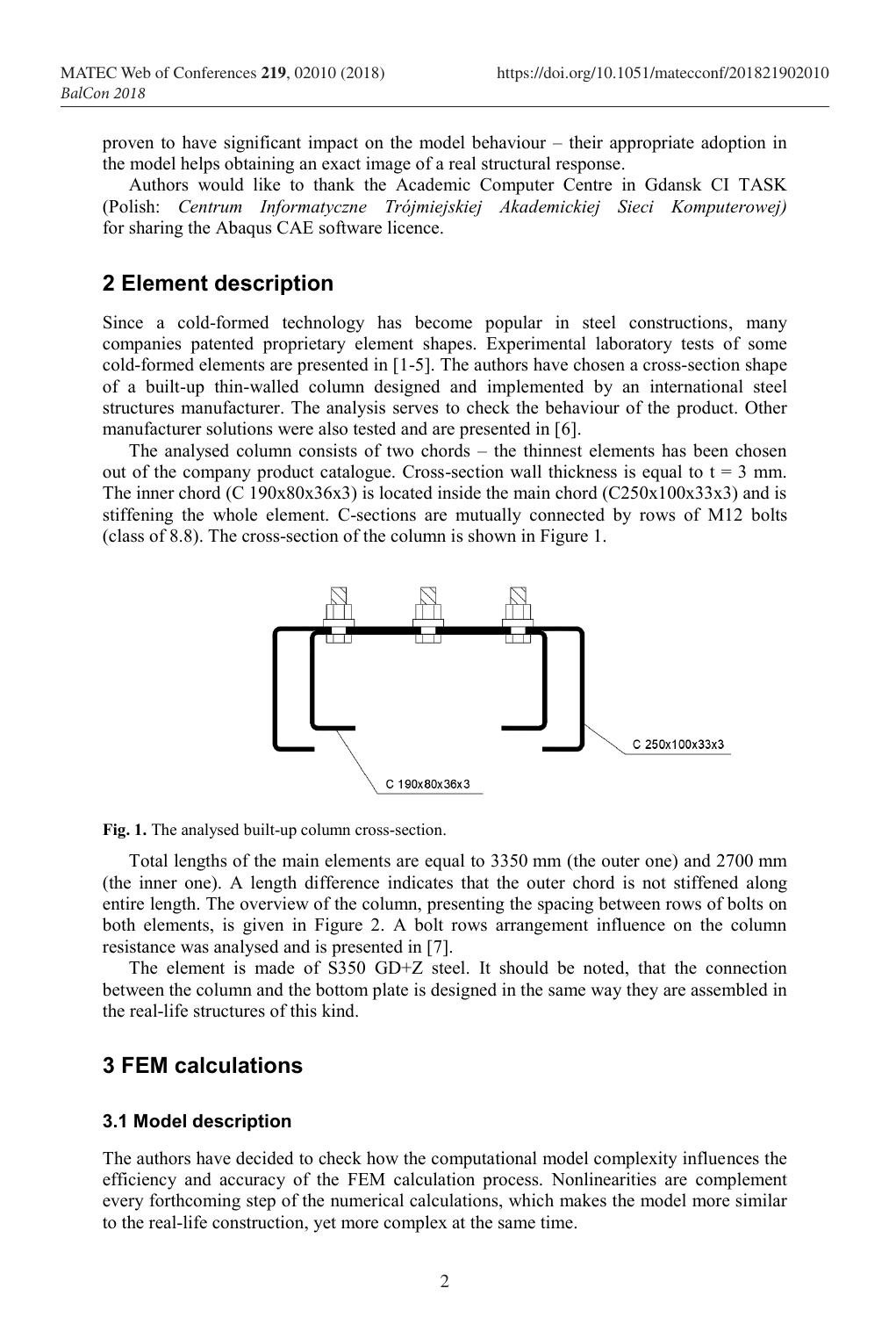The column has been represented with square S4R shell elements located on a grid of nodes, their total number is equal to 59.900. As bolts are much stiffer than thick plates, connectors have been modelled as super-stiffened wire elements connected to two circular shells. These circular shells were tied to both inner and outer chord. Stresses and deformations in bolts are not taken into account in this analysis.

A gap between closely-spaced shell planes is modelled as a distance between middle surfaces of shells. In case of chords, the gap is equal to 3 mm, representing the true distance between middle surfaces of steel elements. In fact, chords are closely-spaced and touch each other all along. This normal and frictional interaction was modelled by a proper contact law.

A bottom horizontal plate surface is fully fixed and the main chord top edge has its horizontal displacements blocked. The rest of degrees of freedom in the column head are free (including all rotations). The element is axially compressed by a nodal force subjected in the centroid of the main chord.



**Fig. 2.** The analysed built-up column overview, with both chords' dimensions given.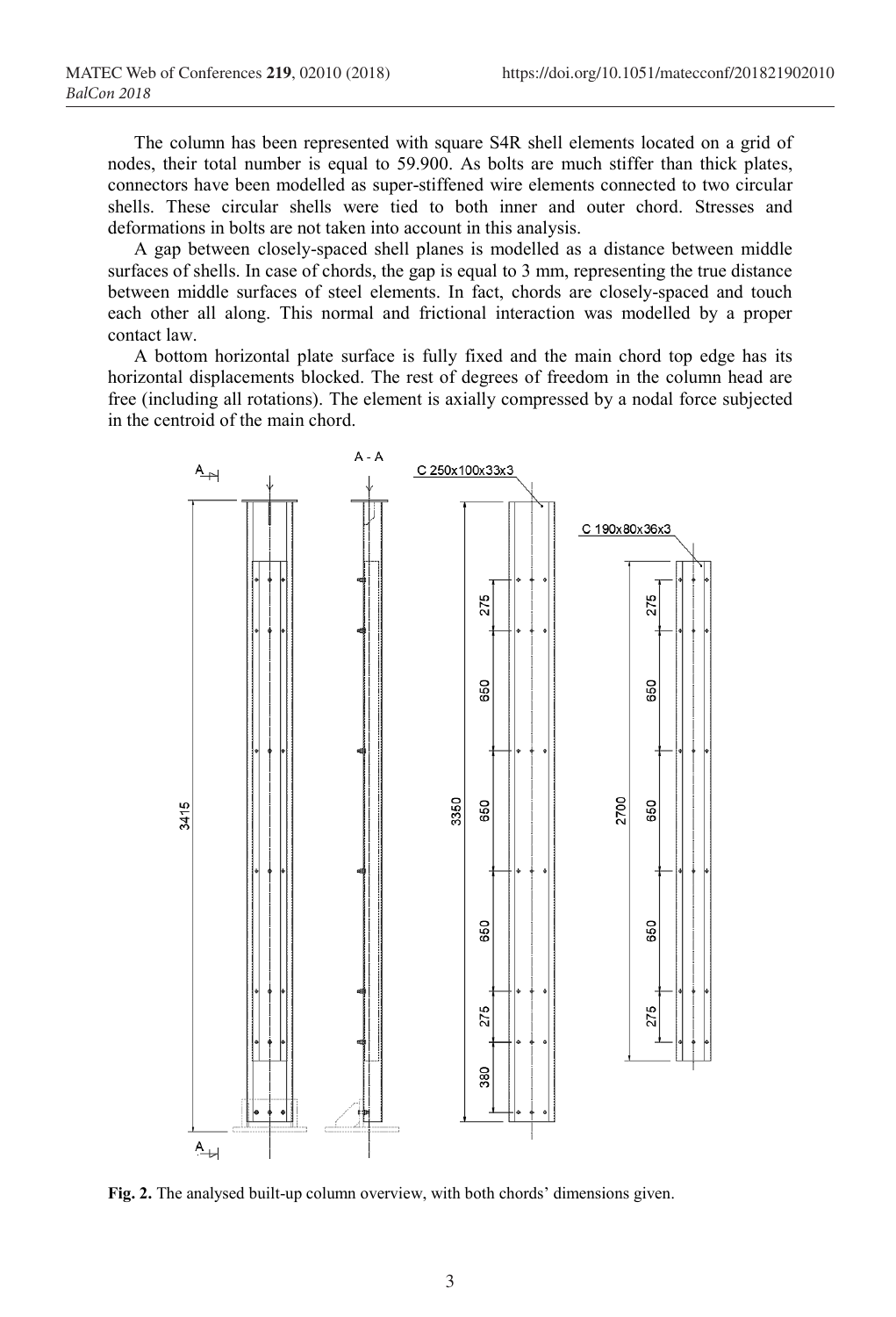## **3.2 Types of analysis**

Several types of FEM analysis are strictly based on the EN standard regulations. These standards recommend considering imperfections and nonlinearities in the computational model to make it more complex and exact. As previously mentioned, three different kinds of nonlinearities are taken into account: the material, geometric and boundary condition (contact) nonlinearities. The abbreviations used by the authors in the following chapters are taken accordingly to EN 1993-1-6 [8] guidelines. This set is then further expanded by the Authors' analysis considering a set of contact nonlinearities. The list of used types of analysis with their abbreviations are presented in Table 1.

**Table 1.** Considered types of linear and nonlinear analyses and their abbreviations according to EN 1993-1-6 [8].

| <b>Analysis type</b>                                              | Abbr.        |
|-------------------------------------------------------------------|--------------|
| Linear elastic Analysis                                           | LA.          |
| Linear elastic Bifurcation (buckling) Analysis                    | <b>LBA</b>   |
| Geometrically Nonlinear elastic Analysis                          | <b>GNA</b>   |
| <b>Materially Nonlinear Analysis</b>                              | <b>MNA</b>   |
| <b>Contact Nonlinear Analysis</b>                                 | <b>CNA</b>   |
| Geometrically and Materially Nonlinear Analysis                   | <b>GMNA</b>  |
| Geometrically and Materially Nonlinear Analysis including Contact | <b>CGMNA</b> |

The full linear analysis (LA) is the simplest one and should be performed at the beginning. This analysis is fast and does not require much computer resources but is relevant only when the load is relatively small (stresses do not exceed yield strength). This analysis gives an opportunity to check the correctness of all model assumptions and assembly.

Linear bifurcation analysis (LBA) has been carried out as well to determine eigenvalue buckling load. The biggest advantage of this analysis is its fast stability load value convergence, however it is still full linear. The issues of true material and structural behaviour have not been considered yet.

Nonlinear analyses are characterized by the fact that load is divided into increments and the stiffness matrix has to be aggregated again every time after inputting these increments. Furthermore, stiffness is changing with the load increments. This is a feature shown by all real-life engineering structures. Also, the stability path is no longer linear. Nonlinear analysis represents a more realistic response of the considered structure than its linear equivalent.

Table 2 presents availability of the FE most common model used nonlinearities with regard to the type of analysis.

| Abbr.      | <b>Full linear</b><br>analisis | Large<br>deformation<br>theory | <b>Nonlinear</b><br>elasto-plastic<br>material law | <b>Boundry</b><br>conditions<br>nonlinearity |
|------------|--------------------------------|--------------------------------|----------------------------------------------------|----------------------------------------------|
| LA         | YES                            | NO.                            | NO                                                 | NO                                           |
| LBA        | YES                            | N <sub>O</sub>                 | N <sub>O</sub>                                     | NO.                                          |
| <b>GNA</b> | NO                             | <b>YES</b>                     | NO                                                 | NO                                           |
| <b>MNA</b> | NO                             | N <sub>O</sub>                 | YES                                                | NO.                                          |
| <b>CNA</b> | NO                             | N <sub>O</sub>                 | NO                                                 | <b>YES</b>                                   |
| GMNA       | NO                             | YES                            | YES                                                | NO.                                          |
| CGMNA      | NO                             | YES                            | YES                                                | YES                                          |

**Table 2.** The availability of nonlinearities in dependence on the type of particular analyses in FEM.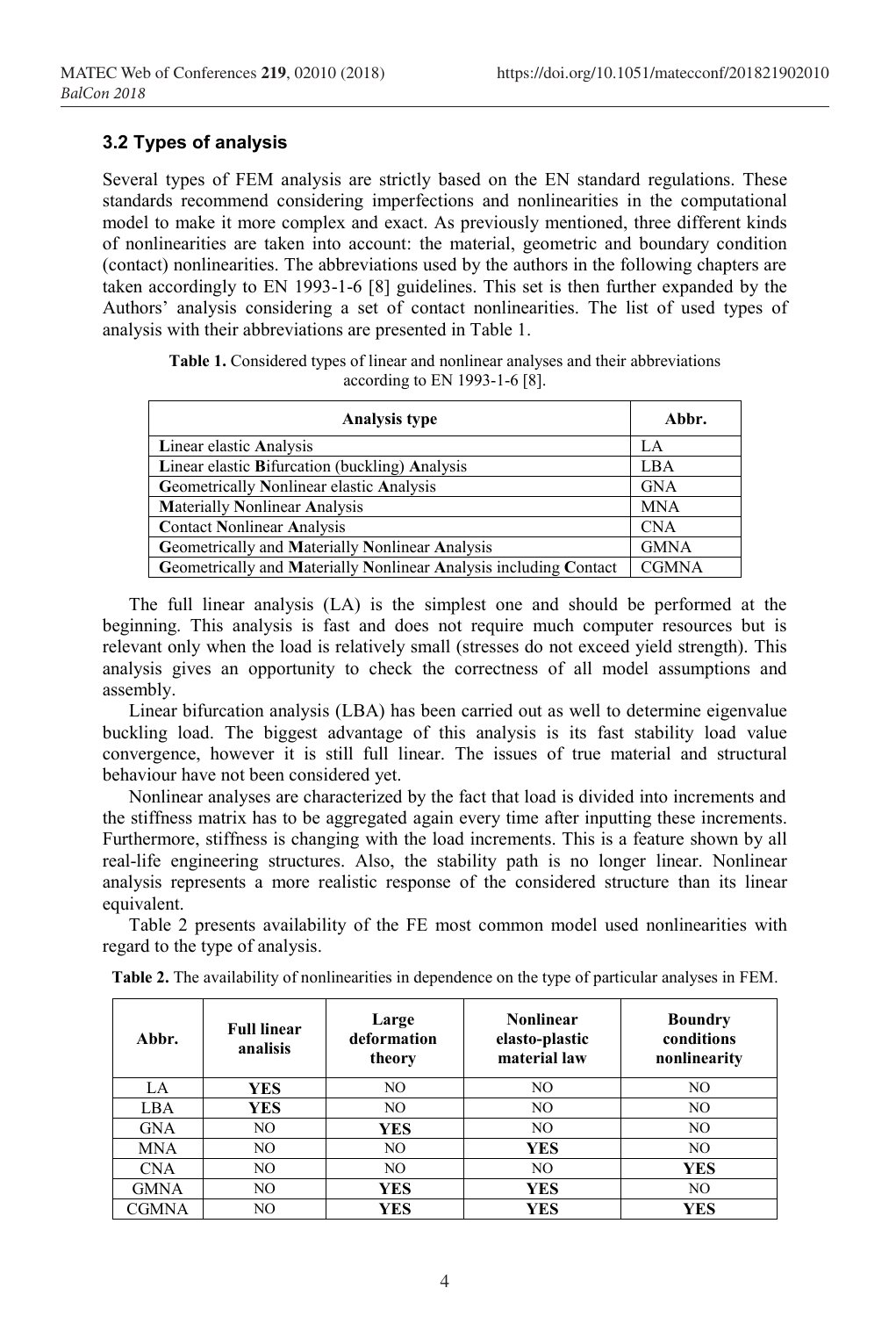#### *3.2.1 Material nonlinearity*

Materially nonlinear analysis employs (among others) an elasto-plastic material law. Steel stress-strain relation is linear only when yield stresses are not reached. Reaching after this point, the curve becomes more unstable and unpredictable. Elasto-plastic material model allows to consider permanent plastic deformation influence on global stability of the element.

Figure 3 represents the stress-strain curve taken into account in the mentioned materially nonlinear analysis. Yield stress is equal 350 MPa and an ultimate strength is assumed as 420 MPa according to [8]. The stress-strain curve is a simplification of a S350 GD+Z steel curve found in [9].



**Fig. 3.** Stress-strain curve taken into account in the undertaken materially nonlinear analyses.

#### *3.2.2 Geometric nonlinearity*

Geometrically nonlinear analysis incorporates a large deformation theory. The element shape is subjected to large-scale deformations, which is considered during the analysis in the form of a relevant variation in the element stiffness. The position of the load is also changing, following the element deformation. The change in the shape of the structure is sometimes very rapid. For example, some convex shells may snap through during the loading processes, changing the stiffness significantly. This phenomenon is presented graphically in [10].

### *3.2.3 Boundary condition nonlinearity*

Boundary condition nonlinearity includes the contact between model parts what is shown in [11]. Without the contact added, both chords are able to penetrate through each other, an effect which is not possible in real-life structure. The contact enables the occurrence of frictional forces, which allows for a shared response of both chords – since the parts of the model work accordingly, the stiffness rises rapidly. Also, for this analysis scenario, the structural deformation is no longer linear.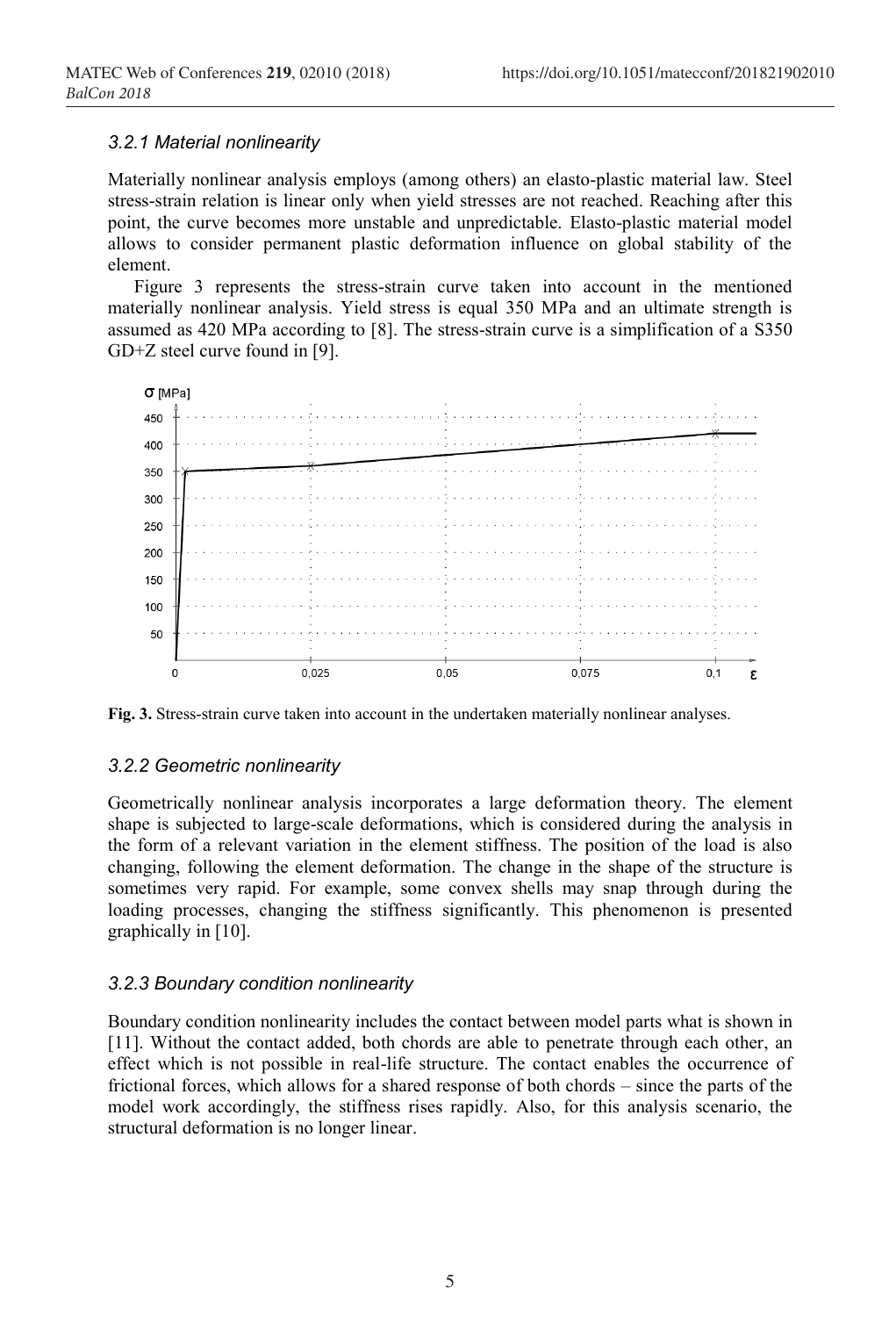### *3.2. Mixed analyses*

Combined mixed analyses have also been carried out. Geometrically and materially analysis (GMNA) and geometrically and materially analysis with contact (CGMNA) steps were created. Since the most accurate mapping of the structural response is obtained in these modes of the analysis, the solution of these methods may act as an reference solution.

# **4 Results and conclusions**

All computational steps were solved on a traditional PC, equipped with i7-6700 CPU unit, with a processor working at 3.40GHz. All 4 cores and 8 threads of the processing unit were involved. Before reliable results were received, the CPU unit was being warmed-up. Individual details of each type of the analysis are presented in Table 3.

|              | Load                      | <b>Time</b>                     | Max<br>deformation | <b>Max</b> vertical<br>deformation |
|--------------|---------------------------|---------------------------------|--------------------|------------------------------------|
| LA           | 160 kN                    | 50 s.                           | 5 mm               | $2 \text{ mm}$                     |
|              | 400 kN                    | 51 s.                           | $12 \text{ mm}$    | 4 mm                               |
| <b>LBA</b>   | 161 kN<br>(minimum value) | 1 min 51 s.                     | $1 \text{ mm}$     |                                    |
| <b>GNA</b>   | 160 kN                    | $1 \text{ min } 23 \text{ s}$ . | $7 \text{ mm}$     | $2 \text{ mm}$                     |
|              | 250 kN                    | 1 min 21 s.                     | $19 \text{ mm}$    | 4 mm                               |
|              | $319 kN*$                 | 2 min 25 s.                     | 48 mm              | $9 \text{ mm}$                     |
| <b>MNA</b>   | $160 \text{ kN}$          | 1 min 20 s.                     | $5 \text{ mm}$     | $2 \text{ mm}$                     |
|              | 250 kN                    | 1 min 19 s.                     | 7 mm               | 4 mm                               |
|              | 319 kN                    | 2 min 30 s.                     | $24 \text{ mm}$    | $17 \text{ mm}$                    |
|              | 350 kN                    | $2 \text{ min } 01 \text{ s.}$  | $65 \text{ mm}$    | 46 mm                              |
|              | 400 kN                    | 3 min 45 s.                     | 337 mm             | 237 mm                             |
| <b>CNA</b>   | 160 kN                    | 4 min 29 s.                     | $5 \text{ mm}$     | $2 \text{ mm}$                     |
|              | 250 kN                    | 4 min 46 s.                     | $8 \text{ mm}$     | $3 \text{ mm}$                     |
|              | 319 kN                    | 5 min 11 s.                     | $10 \text{ mm}$    | $3 \text{ mm}$                     |
|              | 350 kN                    | 5 min 27 s.                     | $11 \text{ mm}$    | 4 mm                               |
|              | 400 kN                    | 5 min 12 s.                     | 13 mm              | 4 mm                               |
| <b>GMNA</b>  | $160 \text{ kN*}$         | 1 min 33 s.                     | $7 \text{ mm}$     | 1 mm                               |
| <b>CGMNA</b> | $162 \text{ kN*}$         | 9 min 19 s.                     | 8 mm               | $2 \text{ mm}$                     |

**Table 3.** Analysis load, time and maximal deformation obtained for each considered analysis type.

\* the cases where further loading was not possible due to model's global instability

In all cases of static general analysis in Abaqus, the load applied to the element was gradually increased up to 400 kN. This is a value equal to the maximum load value of a planned experimental compressive tests due to the limitations of both the test stand and the equipment. Although, it should be pointed out, that reaching a load value of 400 kN was not possible in some analysed scenarios due to the global instability of the model. The first load increment was set as 10% of the maximum load. Further increment values were automatically selected by the software.

Geometrical analysis, either free of nonlinearities or combined with nonlinearities, identifies a significant role of second–order effects on the total load–carrying capacity of the column. The bottom connection eccentricities initiates an unintended bending moment that is not neglected in successive load increments. Taking the above mentioned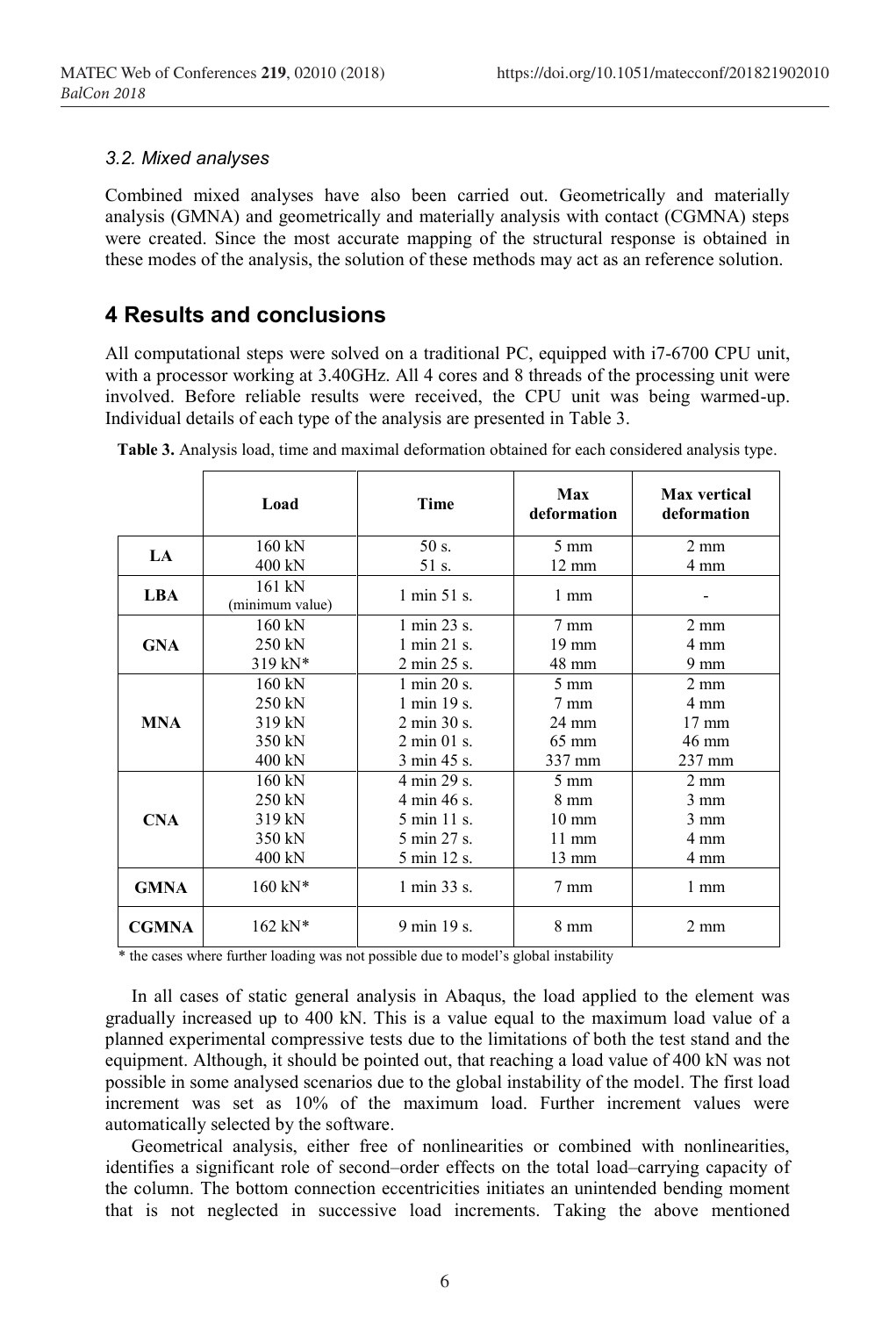phenomenon into account, a second–order effect – based decrement of the maximum load that the element can carry should be considered. Considering the most complex analysis (GMNA and CGMNA) indicates the total load-carrying capacity of the column equals approximately to 160 kN. Therefore, the level of 160 kN has been set as reference load level for each step.

The first critical load value, obtained for the analysed column is equal to 161 kN. What is worth mentioning, a local deformation of the main chord in its bottom area is observable instead of a global stability loss – it indicates the importance of the second–order effects in the supports both in the model and in planned experimental tests.

The total calculation time increases together with model complexity, as expected. Amongst many factors, the contact consideration was proved to put the strongest impact on the extension of the calculation time – the computational process was exceeding the linear elastic analysis computational time by over 500%. Furthermore, the CGMNA scenario increases the total calculation time by more than 10 times.

In this specific case, the GMNA analysis turned out to be the most favourable one from the time-consuming point of view.

Disregarding the calculation time, the correctness of all mentioned model assumptions should be verified, for example by planned natural scale experimental compressive tests.

## **5 Future development of the topic**

In the presented calculations the load values are obtained solely on the basis of numerical calculations. However, the FEM calculations should only act as a representation of the real-life structural response. The values of numerical calculations should not be relating to each other, but they should be referred to an experimentally obtained value. This said, a full scale experimental test of the column is being prepared, and the results of computations will be then compared to the obtained results.

Also, the calculations should be performed parallelly on two or more computers of similar parameters, this way two interesting conclusions may be specified – the relation of computational time to the computing power of the PC and the mean value of the load-time relation produced on the basis of independent calculation. Moreover, for the power-time relation, such multiple tests on different processing units may indicate if this relation is linear or not.

In the next step, it is also worth checking the calculation scenario of constant load increment for every analysis type blocking the possibility of automatic load increment selecting because small differences may depend on this factor.

An addition of geometrical imperfections in the form of first eigenmode of the column elements to the model is also planned, in order to make the model even more similar to real-life structures of this kind in terms of its response. Implementing this imperfection should verify the obtained load-carrying capacity of the column model and should result in interesting observations. Example of geometric imperfection measurements on cold-formed steel channels is presented in [12].

Due to the fact, that the column is designed and implemented by an international steel structures manufacturer and the analysis serves to verify the structural response of their product, the considered topic may be further extended in many directions, according to the needs of the manufacturer. Thus, the column may be a potential subject of further works.